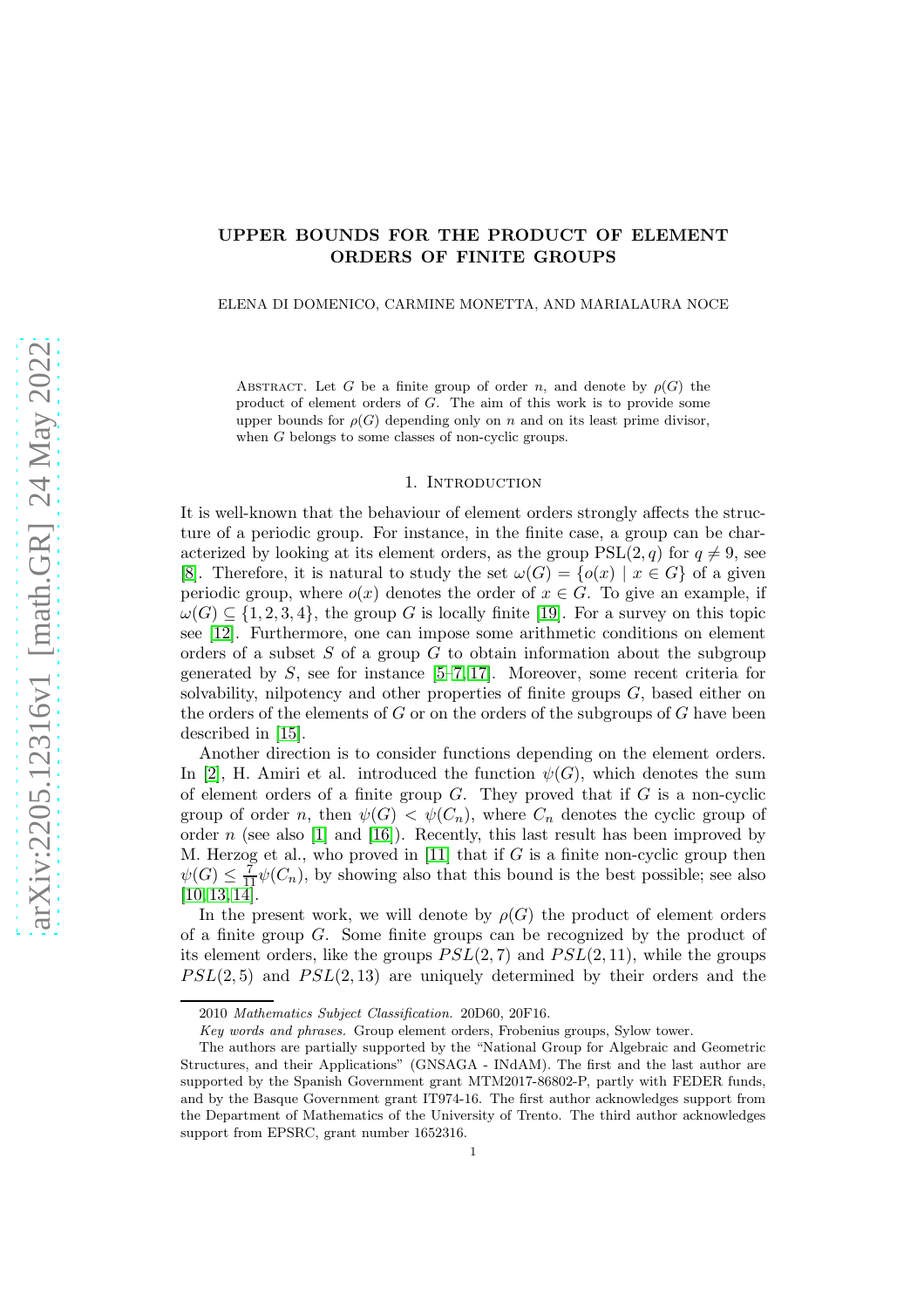product of element orders, see [\[4\]](#page-8-14). However, one can easily see that in general the knowledge of  $\rho(G)$  is not sufficient to recognize the group G, even when its order is known. Indeed, if we denote by  $S_4$  the symmetric group of degree 4, and by  $D_{12}$  the dihedral group of order 12, then  $S_4$  and  $C_2 \times D_{12}$  have the same order and  $\rho(S_4) = \rho(C_2 \times D_{12})$ . This implies the necessity to found under which conditions  $\rho(G)$  affects the structure of the group G.

The function  $\rho$  was studied by M. Garonzi and M. Patassini in [\[9\]](#page-8-15), where they proved that  $\rho(G) \leq \rho(C_n)$  for every finite group G of order n, and that  $\rho(G) = \rho(C_n)$  if and only if  $G \simeq C_n$ . Later M. Tărnăuceanu in [\[20\]](#page-8-16) studied  $\rho(G)$  when G is a finite abelian group G, showing that two finite abelian groups of the same order are isomorphic if and only if they have the same product of element orders.

The aim of this paper is to provide more information about the function  $\rho$ . We consider some classes of non-cyclic finite groups, and we determine upper bounds for the product of element orders depending only on the order of the group and on the smallest prime dividing it.

<span id="page-1-0"></span>Our first result reads as follows.

**Theorem A.** Let G be a non-cyclic supersoluble group of order n. If either  $G$ is nilpotent or G is not metacyclic, then

$$
\rho(G) \le q^{-\frac{n}{q}(q-1)}\rho(C_n).
$$

where q is the smallest prime dividing n.

We recall that a group  $G$  is said to admit a *Sylow tower* if there exists a normal series

$$
1 = G_0 \le G_1 \le \dots \le G_n = G
$$

such that each  $G_{i+1}/G_i$  is isomorphic to a Sylow subgroup of G for every  $i \in$  $\{0, \ldots, n-1\}.$ 

As a consequence of Theorem [A](#page-1-0) we obtain the following bound for groups admitting a Sylow tower.

Corollary B. Let G be a non-cyclic group of order n admitting a Sylow tower. If  $q$  is the smallest prime dividing n, then

$$
\rho(G) \leq q^{-q} \rho(C_n).
$$

Going further, we show that such a bound holds for other class of groups. Indeed, if G is a non-cyclic group of order n and q is the smallest prime dividing n, we show that

$$
\rho(G) \leq q^{-q} \rho(C_n),
$$

when either  $n = p^{\alpha}q^{\beta}$ , where  $p > q$  are primes (Theorem [10\)](#page-6-0), or G is a Frobenius group (Proposition [11\)](#page-6-1).

# 2. Preliminary results

In this section we recall some results concerning the function  $\rho$ , then we compute a bound for the product of element orders of a group with a normal Sylow p-subgroup, and finally we show the main result in the case of non-cyclic nilpotent groups.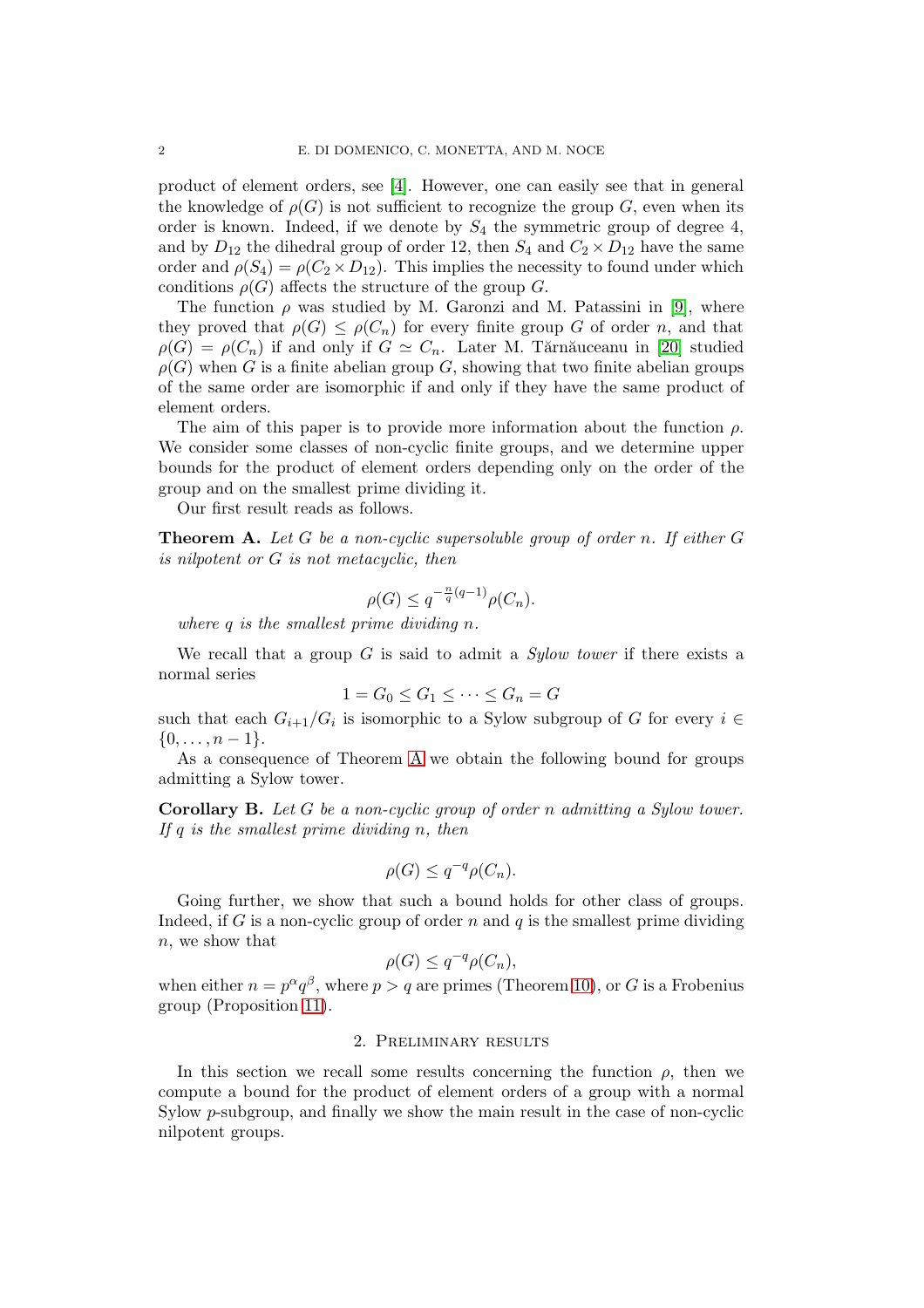<span id="page-2-3"></span>The following results from [\[20\]](#page-8-16) will be useful in the next.

**Lemma 1.** [\[20,](#page-8-16) Prop. 1.1] Let  $n \geq 1$ , and let  $H_1, \ldots, H_n$  be finite groups with pairwise coprime orders. Then

$$
\rho(H_1 \times \cdots \times H_n) = \prod_{i=1}^n \rho(H_i)^{\prod_{j \neq i} |H_j|}.
$$

As a consequence, and by using [\[20,](#page-8-16) Theorem 1.1], one can readily see that the following corollary holds.

Corollary 2. [\[20,](#page-8-16) Ex. 1.1] Let  $C_n$  be a cyclic group of order n.

(i) If  $n = p^{\alpha}$  for some prime p, then

$$
\rho(C_n) = p \frac{\alpha p^{\alpha+1} - (\alpha+1)p^{\alpha} + 1}{p-1}.
$$

(ii) If  $n = p_1^{\alpha_1} p_2^{\alpha_2} \cdots p_s^{\alpha_s}$ , where  $p_i$ 's are distinct primes and  $\alpha_i$ 's are positive integers, then

$$
\rho(C_n) = \prod_{i=1}^{s} p_i \frac{\left(\frac{\alpha_i p_i^{\alpha_i+1} - (\alpha_i+1) p_i^{\alpha_i} + 1}{p_i-1}\right) \frac{n}{p_i^{\alpha_i}}}{\prod_{i=1}^{s} p_i^{\alpha_i}}.
$$

<span id="page-2-1"></span>The following remarks will be useful in the next.

**Remark 3.** Let p be a prime and  $\alpha \geq 1$ . Then

 $(p^{\alpha-1})^{p^{\alpha}} \le \rho(C_{p^{\alpha}})p^{-1}.$ 

If, additionally, p is odd and  $\alpha \geq 2$ , we have

$$
(p^{\alpha-1})^{p^{\alpha}} \le \rho(C_{p^{\alpha}})p^{-p}.
$$

<span id="page-2-2"></span>**Remark 4.** Let  $p \geq q$  be positive integers. Then

$$
p^{-(p-1)/p} \le q^{-(q-1)/q}
$$

The next lemma collects results on the product of element orders of groups with a normal cyclic Sylow subgroup, that follow from Lemma 2.4 and Lemma 2.6 in  $|3|$ .

<span id="page-2-0"></span>**Lemma 5.** Let p be a prime and let G be a finite group satisfying  $G = P \rtimes F$ , where P is a cyclic Sylow p-subgroup and  $(p, |F|) = 1$ . Write  $Z = C_F(P)$ . Then

- (i)  $\rho(G) = \rho(P)^{|Z|} \rho(F)^{|P|}$ .
- (ii)  $\rho(G) | \rho(P)^{|F|} \rho(F)^{|P|}$ , with equality if and only if  $C_F(P) = F$ .

<span id="page-2-4"></span>When  $C_F(P) \neq F$  we have the following result.

**Corollary 6.** Let p be a prime and let G be a finite group satisfying  $G = P \rtimes F$ , where P is a cyclic Sylow p-subgroup and  $(p, |F|) = 1$ . If  $C_F(P) \neq F$ , we have

$$
\rho(G) \le q^{-q} \rho(C_{|G|}),
$$

where q is the smallest prime dividing  $|G|$ .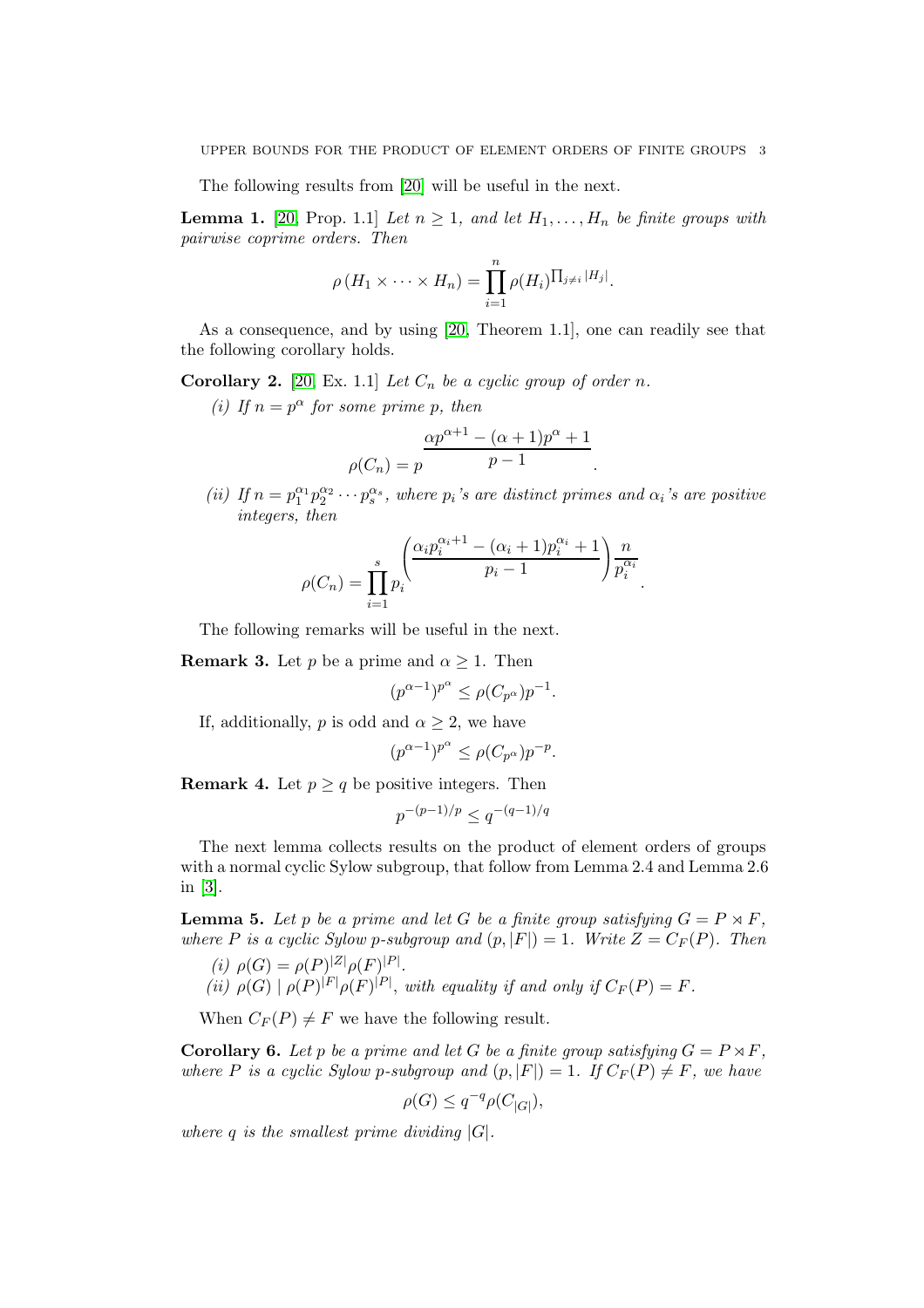*Proof.* Now, let  $Z = C_F(P)$  and assume that  $Z \neq F$ . Applying Lemma [5](#page-2-0) to G and [\[9,](#page-8-15) Theorem 3] to  $F$ , we have

$$
\rho(G)=\rho(P)^{|Z|}\rho(F)^{|P|}\leq \rho(P)^{|Z|}\rho(C_{|F|})^{|P|}=\frac{1}{\rho(P)^{|F\backslash Z|}}\rho(C_{|G|}).
$$

Therefore we only need to check that

$$
q^q \leq \rho(P)^{|F \backslash Z|},
$$

which is obviously true since  $q \leq p$ .

It will be also useful to have information about  $\rho(G)$  when G has a non-cyclic normal Sylow subgroup.

**Proposition 7.** Let p be a prime and let G be a finite group satisfying  $G =$  $P \rtimes F$ , where P is a non-cyclic Sylow p-subgroup and  $(p, |F|) = 1$ . Then

$$
\rho(G) \le \left(\frac{|P|}{p}\right)^{|G|} \rho(F)^{|P|}.
$$

In particular,  $\rho(G) \leq q^{-q} \rho(C_{|G|})$ , where q is the smallest prime dividing |G|.

*Proof.* Since P is not cyclic,  $o(x) \leq \frac{|P|}{n}$  $\frac{F}{p}$  for every  $x \in P$ . Now,  $G = \bigcup_{x \in H} Px$ , hence if  $x \in H$  and  $y \in P$  we have  $(xy)^{o(x)} \in P$  and  $o(xy)$  divides  $\frac{|P|}{p}o(x)$ . It follows that

$$
\rho(G) = \prod_{x \in H} \prod_{y \in P} o(yx) \le \prod_{x \in H} \prod_{y \in P} \frac{|P|}{p} o(x) = \prod_{y \in P} \left(\frac{|P|}{p}\right)^{|H|} \rho(H) \le \left(\frac{|P|}{p}\right)^{|G|} \rho(H)^{|P|}.
$$

Finally, from Remark [3](#page-2-1) and [\[9,](#page-8-15) Theorem 3] we have

$$
\rho(G) \le (\rho(C_{|P|})p^{-p})^{|H|}\rho(C_{|H|})^{|P|} = p^{-p|H|}\rho(C_{|G|}) \le p^{-p}\rho(C_{|G|}) \le q^{-q}\rho(C_{|G|}).
$$

<span id="page-3-0"></span>It will be also useful to have information about  $\rho(G)$  when G has a non-cyclic normal Sylow subgroup.

**Proposition 8.** Let p be a prime and let G be a finite group satisfying  $G =$  $P \rtimes F$ , where P is a non-cyclic Sylow p-subgroup and  $(p, |F|) = 1$ . Then

$$
\rho(G) \le \left(\frac{|P|}{p}\right)^{|G|} \rho(F)^{|P|}.
$$

In particular,  $\rho(G) \leq q^{-q} \rho(C_{|G|})$ , where q is the smallest prime dividing |G|.

*Proof.* Since P is not cyclic,  $o(x) \leq \frac{|P|}{n}$  $\frac{F}{p}$  for every  $x \in P$ . Now,  $G = \bigcup_{x \in H} Px$ , hence if  $x \in H$  and  $y \in P$  we have  $(xy)^{o(x)} \in P$  and  $o(xy)$  divides  $\frac{|P|}{p}o(x)$ . It follows that

$$
\rho(G) = \prod_{x \in H} \prod_{y \in P} o(yx) \le \prod_{x \in H} \prod_{y \in P} \frac{|P|}{p} o(x) = \prod_{y \in P} \left(\frac{|P|}{p}\right)^{|H|} \rho(H) \le \left(\frac{|P|}{p}\right)^{|G|} \rho(H)^{|P|}.
$$

Finally, from Remark [3](#page-2-1) and [\[9,](#page-8-15) Theorem 3] we have

$$
\rho(G) \le (\rho(C_{|P|})p^{-p})^{|H|}\rho(C_{|H|})^{|P|} = p^{-p|H|}\rho(C_{|G|}) \le p^{-p}\rho(C_{|G|}) \le q^{-q}\rho(C_{|G|}).
$$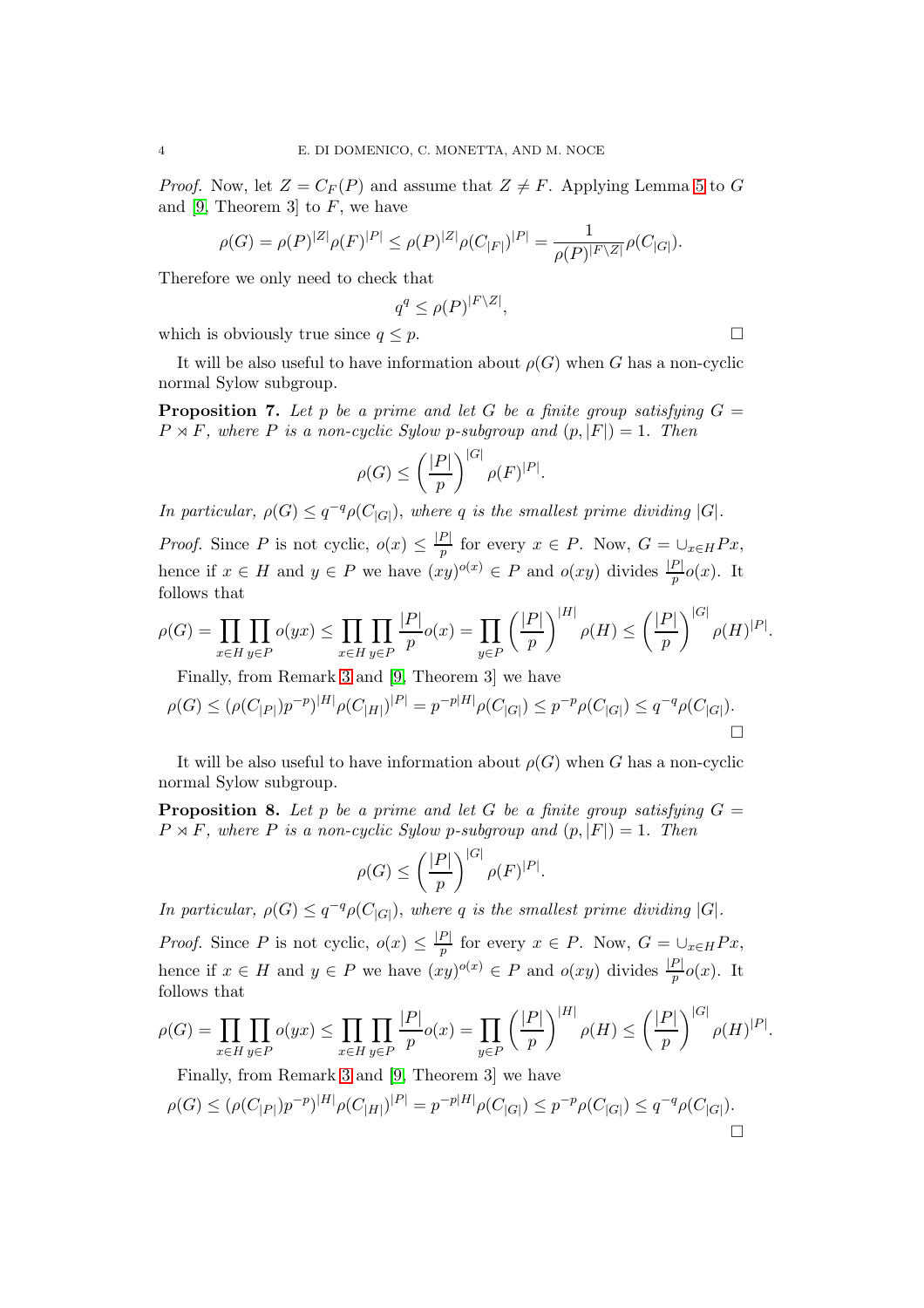<span id="page-4-0"></span>For a non-cyclic nilpotent group we have the following result.

**Proposition 9.** Let G be a non-cyclic nilpotent group of order n and let q be the smallest prime dividing n. Then

$$
\rho(G) \le q^{-\frac{n}{q}(q-1)}\rho(C_n).
$$

*Proof.* We proceed by induction on the number of prime divisors of  $n$ . Assume first that there exists  $\alpha \geq 1$  such that  $n = q^{\alpha}$ . As G is non-cyclic, we have  $o(x) \leq q^{\alpha-1}$  for every  $x \in G$ . Let M be a maximal subgroup of G. Applying [\[9,](#page-8-15) Theorem 3] we have

$$
\rho(G) = \rho(M) \prod_{x \in G \setminus M} o(x) \le \rho(C_{q^{\alpha-1}})(q^{\alpha-1})^{q^{\alpha}-q^{\alpha-1}}.
$$

Since  $\rho(C_{q^{\alpha}}) = \rho(C_{q^{\alpha-1}})q^{\alpha(q^{\alpha}-q^{\alpha-1})}$ , it follows that

$$
\rho(G) \le \rho(C_{q^{\alpha}}) q^{-(q^{\alpha} - q^{\alpha - 1})} = q^{-\frac{n}{q}(q-1)} \rho(C_n),
$$

and in this case the result follows.

Assume now that at least two primes divide n. Since  $G$  is not cyclic, there exists a non-cyclic Sylow p-subgroup P such that G can be written as  $G = P \times H$ with  $(|P|, |H|) = 1$ . By induction and applying [\[9,](#page-8-15) Theorem 3] to H, we have

$$
\rho(G) = \rho(P)^{|H|} \rho(H)^{|P|} \le \left( p^{-\frac{|P|}{p}(p-1)} \rho(C_{|P|}) \right)^{|H|} \rho(H)^{|P|}
$$
  

$$
\le p^{-\frac{|G|}{p}(p-1)} \rho(C_{|P|})^{|H|} \rho(C_{|H|})^{|P|} = p^{-\frac{n}{p}(p-1)} \rho(C_{|G|}),
$$

and the result follows from Remark [4](#page-2-2) as  $q \leq p$ .

#### 3. Proof of Theorem [A](#page-1-0) and some applications

In this section we prove the main result of the paper. We recall that, for  $p$  a prime, a finite group G is *p-nilpotent* if G has a normal *p*-complement, i.e. there exist a normal subgroup H and a Sylow p-subgroup P of G such that  $HP = G$ and  $H \cap P$  is trivial.

*Proof of Theorem [A.](#page-1-0)* By Proposition [9,](#page-4-0) we can assume that  $G$  is a supersoluble non-metacyclic group of order n and we proceed by induction on n. If p is the greatest prime dividing n, there exist a Sylow p-subgroup  $P$  of  $G$  and a subgroup  $H \leq G$  with  $(|H|, p) = 1$  such that  $G = P \rtimes H$ .

If  $G = P \times H$ , from Lemma [1](#page-2-3) it follows that  $\rho(G) = \rho(P)^{|H|} \rho(H)^{|P|}$ . Since G is non-cyclic, then either  $P$  or  $H$  is not cyclic. Then by induction and Remark [4,](#page-2-2) the result follows.

Therefore we can assume that  $C_H(P) < H$ . Since G is not metacyclic, either P or H is not cyclic. If P is cyclic, then  $q \mid |H|$ , otherwise G would be q-nilpotent by [\[18,](#page-8-18) 10.1.9], which implies  $G = P \times H$ .

As  $H$  is not cyclic and  $H$  is supersoluble, by induction and from Lemma [5](#page-2-0) we have

$$
\rho(G) \le \rho(P)^{|H|} \rho(H)^{|P|} \le \rho(C_{|P|})^{|H|} \left( q^{-\frac{|H|}{q}(q-1)} \rho(C_{|H|}) \right)^{|P|} = q^{-\frac{n}{q}(q-1)} \rho(C_n).
$$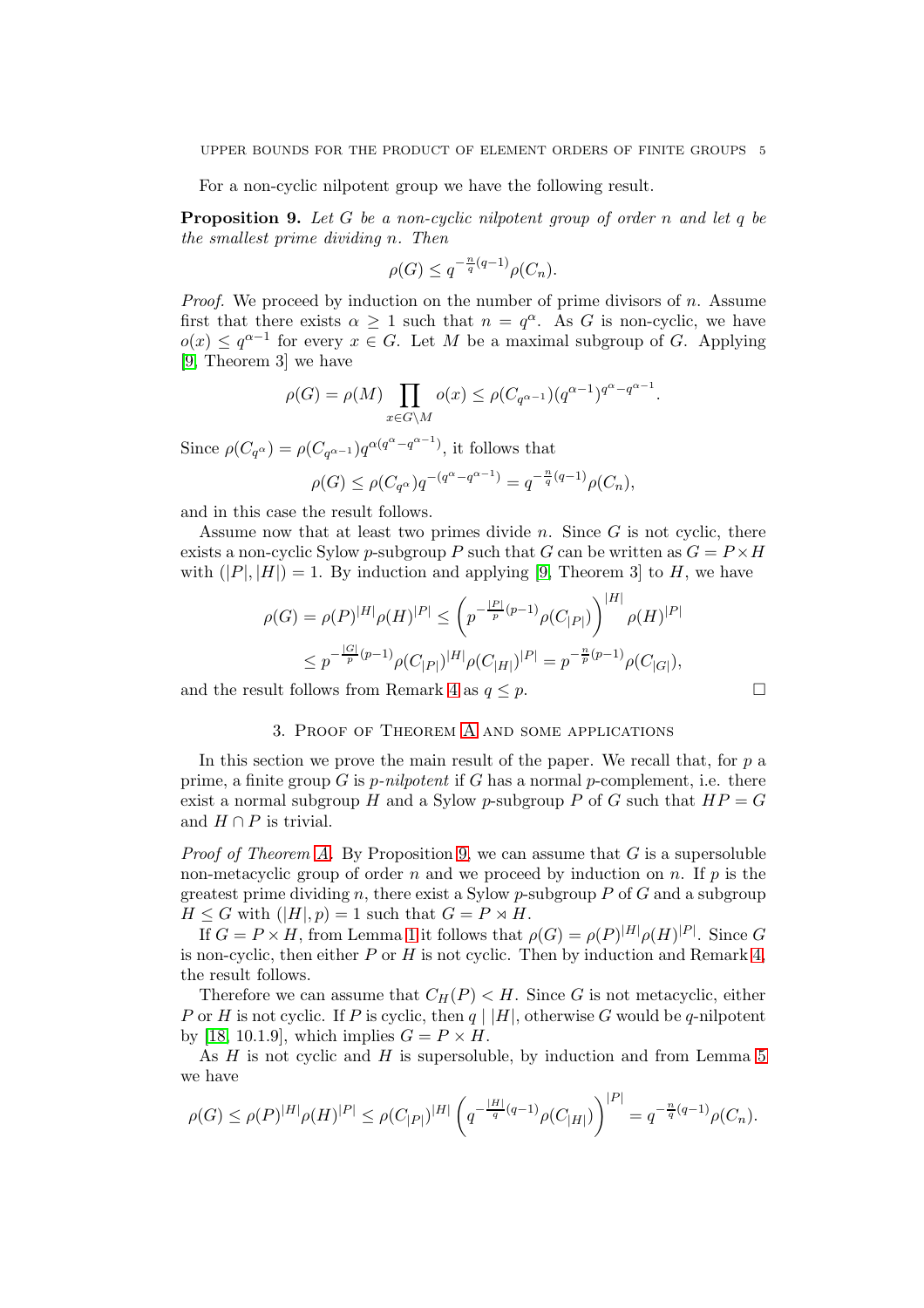Now suppose that  $P$  is not cyclic. By Proposition [8](#page-3-0)

$$
\rho(G) \le \rho(H)^{|P|} \left(\frac{|P|}{p}\right)^{|G|}
$$

.

We claim that

$$
\rho(H)^{|P|} \left(\frac{|P|}{p}\right)^{|G|} \le q^{-\frac{|G|}{q}(q-1)} \rho(C_{|H|})^{|P|} \rho(C_{|P|})^{|H|}.
$$

If H is not cyclic and  $r \geq q$  is the least prime dividing |H|, then

$$
\rho(H)^{|P|} \le \left(r^{-\frac{|H|}{r}(r-1)}\right)^{|P|} \rho(C_{|H|})^{|P|} \le q^{-\frac{n}{q}(q-1)} \rho(C_{|H|})^{|P|}
$$

by Remark [4.](#page-2-2) Thus in order to prove the claim, we have to prove that

$$
\left(\frac{|P|}{p}\right)^{|G|} \le \rho(C_{|P|})^{|H|}
$$

that is

$$
\left(\frac{|P|}{p}\right)^{|P|} \le \rho(C_{|P|}).
$$

Expanding the values of  $|P|$  and  $\rho(C_{|P|})$ , we have to check the following inequality

$$
p^{(\alpha-1)p^{\alpha}} \le p^{\frac{\alpha p^{\alpha+1}-(\alpha+1)p^{\alpha}+1}{p-1}}.
$$

Since  $p \ge 2$ ,  $p^{\alpha}(p-2) + 1 \ge 0$  and we are done.

Suppose now that both  $P$  is a non-cyclic group and  $H$  is a cyclic group. In this case we have

$$
\rho(G) \le \rho(H)^{|P|} \left(\frac{|P|}{p}\right)^{|G|} = \rho(C_{|H|})^{|P|} \left(\frac{|P|}{p}\right)^{|G|}.
$$

Thus we need to check if

$$
\rho(C_{|H|})^{|P|} \left(\frac{|P|}{p}\right)^{|G|} \leq q^{-\frac{|G|}{q}(q-1)} \rho(C_{|H|})^{|P|} \rho(C_{|P|})^{|H|},
$$

which is equivalent to prove that

$$
\left(\frac{|P|}{p}\right)^{|G|} \le q^{-\frac{|G|}{q}(q-1)}\rho(C_{|P|})^{|H|}.
$$

Expanding all the values above, we have

$$
q^{\frac{p^{\alpha}(q-1)}{q}} \leq p^{\frac{p^{\alpha+1}-2p^{\alpha}+1}{p-1}},
$$

which reduces to prove that  $p^{\alpha}(p - q - 1) + q \ge 0$ , that is true as  $p > q \ge 2$ . This completes the proof.  $\Box$ 

*Proof of Corollary B.* Since G has a Sylow tower, there exists a prime  $p$  and a Sylow p-subgroup of G such that  $G = P \rtimes H$ , where  $H \leq G$  such that  $(p, |H|) = 1$ . If  $G = P \times H$ , then  $\rho(G) = \rho(P)^{|H|} \rho(H)^{|G|}$  and the result follows by induction on |G|. Therefore assume that  $C_H(P) < H$ . If P is cyclic, the case follows from Corollary [6.](#page-2-4) Assume therefore that  $P$  is not cyclic, then by Proposition [8](#page-3-0) the bound is obtained and we are done.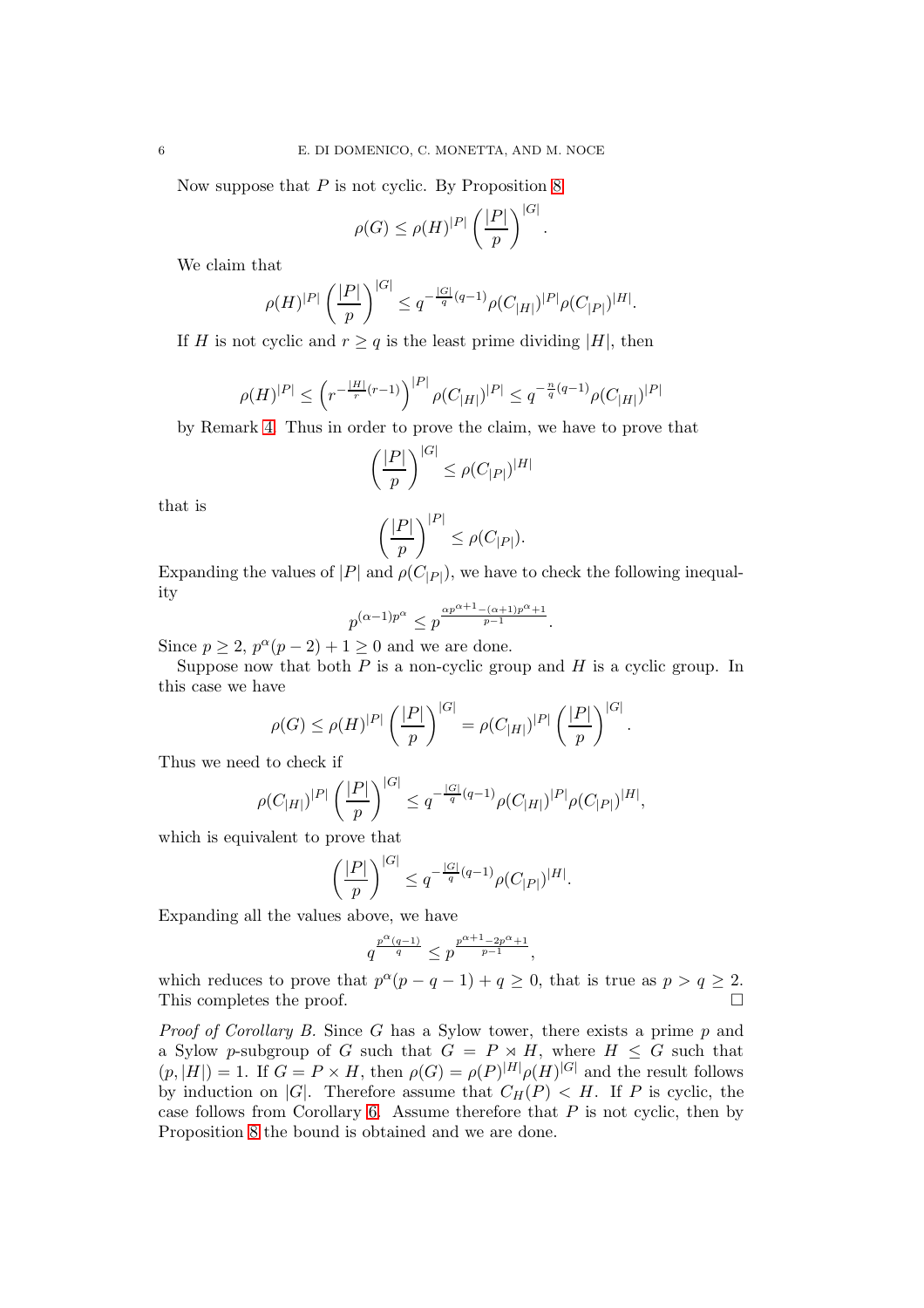$\Box$ 

<span id="page-6-0"></span>We finish the section dealing with groups of order  $p^{\alpha}q^{\beta}$ , where p, q are primes with  $p > q$ .

**Theorem 10.** Let G be a non-cyclic group of order  $n = p^{\alpha}q^{\beta}$ , where  $p > q$  are primes. Then

$$
\rho(G) \leq q^{-q} \rho(C_n).
$$

*Proof.* Assume by way of contradiction that  $\rho(G) > q^{-q} \rho(C_n)$ . Firstly we show that there exists  $x \in G$  such that  $o(x) > p^{\alpha-1}q^{\beta-1}$ . Assume that  $o(x) \leq$  $p^{\alpha-1}q^{\beta-1}$  for every  $x \in G$ . Then we have

$$
\rho(G) \le (p^{\alpha - 1} q^{\beta - 1})^{p^{\alpha} q^{\beta}} = ((p^{\alpha - 1})^{p^{\alpha}})^{q^{\beta}} ((q^{\beta - 1})^{q^{\beta}})^{p^{\alpha}}.
$$

From Remark [3](#page-2-1) it follows that

$$
\rho(G) \le (\rho(C_{p^{\alpha}})p^{-1})^{q^{\beta}}(\rho(C_{q^{\beta}})q^{-1})^{p^{\alpha}} \le \rho(C_n)p^{-q^{\beta}}q^{-p^{\alpha}} \le \rho(C_n)q^{-q},
$$

which yields a contradiction. Thus there exists  $x \in G$  such that  $o(x) > p^{\alpha-1}q^{\beta-1}$ with  $|G : \langle x \rangle| < pq$ . We distinguish two cases. If p divides  $|G : \langle x \rangle|$ , then the only possibility is that  $|G : \langle x \rangle| = p$ . As a consequence, G has cyclic Sylow q-subgroups, and so G is q-nilpotent by [\[18,](#page-8-18) 10.1.9]. Therefore G admits a Sylow tower, and the result follows from Corollary B. Suppose then that  $p$  does not divide  $|G : \langle x \rangle|$ . In this case  $|G : \langle x \rangle| = q^{\gamma}$ , where  $q^{\gamma-1} < p$  as  $q^{\gamma} < pq$ . It follows that there exists a Sylow p-subgroup P of G such that  $P \leq \langle x \rangle$ . Then  $\langle x \rangle \leq N_G(P)$  and  $|G: N_G(P)|$  divides  $q^{\gamma}$ . However,  $|G: N_G(P)| = 1 + kp$ , for  $k \geq 0$ . If  $k = 0$ , then P is normal in G and the result follows from Corollary [6.](#page-2-4) If  $k > 0$ , since  $|G : N_G(P)| > p$  and  $q^{\gamma - 1} < p$ , we have  $|G : N_G(P)| = q^{\gamma}$  and  $N_G(P) = \langle x \rangle$ . Therefore,  $P \leq Z(N_G(P))$  and G is p-nilpotent by [\[18,](#page-8-18) 10.1.8] In this case  $G = Q \rtimes P$ . Therefore G has a Sylow tower and applying again Corollary B we are done. This completes the proof.  $\Box$ 

#### 4. Product of element orders of a Frobenius group

In the following, we estimate the product of element orders of a Frobenius group. We recall that a finite group  $G$  is said to be a Frobenius group if  $G$  has a subgroup H such that  $H \cap H^x = 1$  for all  $x \in G \setminus H$ . Frobenius proved that if  $G$  is such a group, then

$$
N=G\setminus\bigcup_{x\in G}(H\setminus\{1\})^x
$$

is a normal subgroup of G, and  $G = NH$  with  $N \cap H = 1$ . In this case H is called a Frobenius complement and  $N$  the Frobenius kernel. As a consequence, in a Frobenius group  $G = NH$ , we have  $(|N|, |H|) = 1$ .

<span id="page-6-1"></span>Proposition 11. Let G be a Frobenius group with Frobenius kernel N and Frobenius complement H. Then

$$
\rho(G) = \rho(N)\rho(H)^{|N|}.
$$

In particular, if  $G$  has order n and  $q$  is the smallest prime dividing n, we have

$$
\rho(G) \leq q^{-q} \rho(C_n).
$$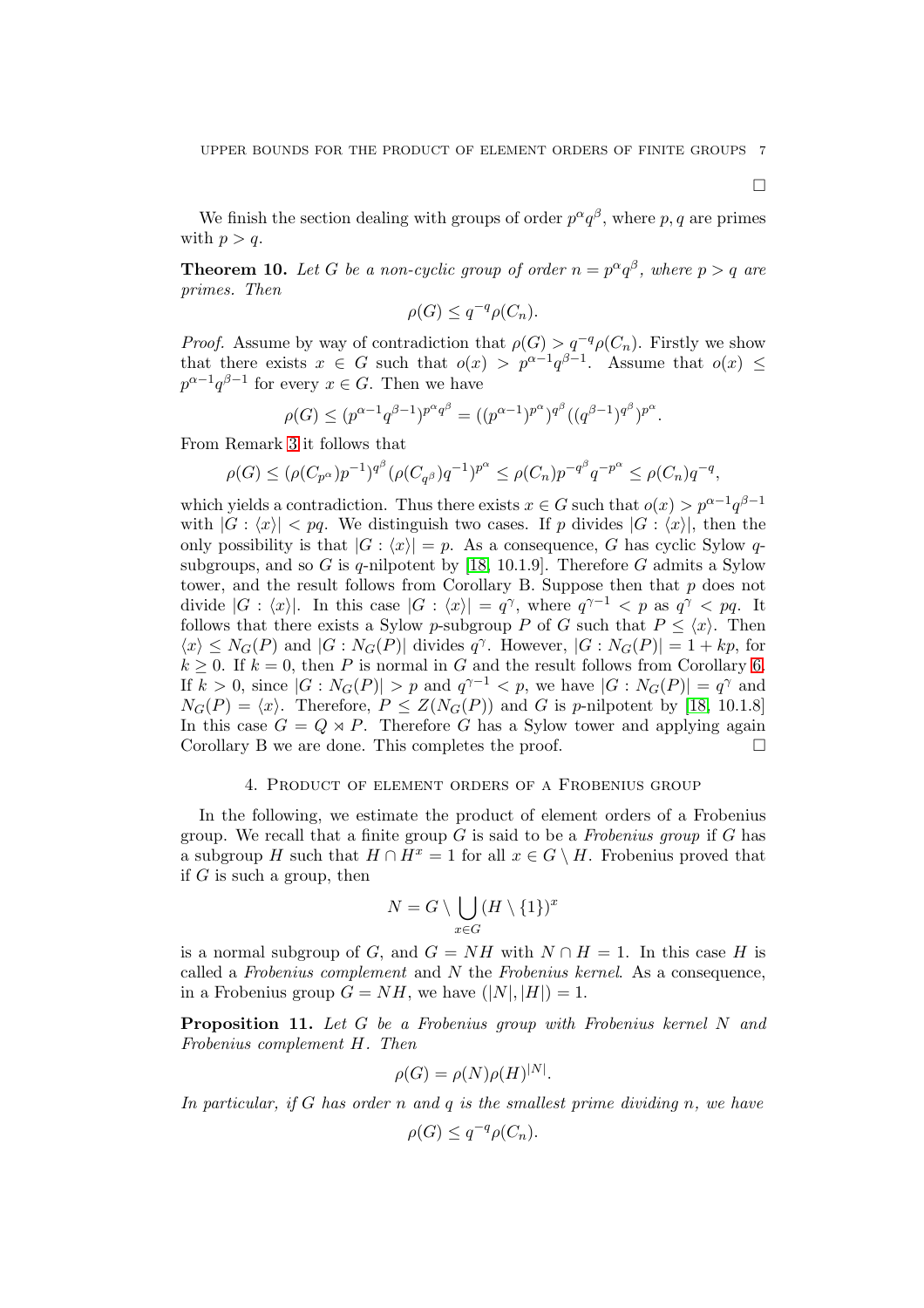Proof. As G is a Frobenius group, it can be covered by its Frobenius kernel and all its Frobenius complements. Therefore

$$
\rho(G) = \rho(N)\rho(H)^{|N|}
$$

as H has  $|G : H|$  distinct conjugates in G. It follows that

$$
\rho(G) = \rho(N)\rho(H)^{|N|} \le \rho(C_{|N|}) \rho(C_{|H|})^{|N|} = \frac{\rho(C_n)}{\rho(C_{|N|})^{|H|-1}}.
$$

Hence it suffices to show that

$$
q^q \leq \rho \left( C_{|N|} \right)^{|H|-1}.
$$

Since  $(|N|, |H|) = 1$ , we distinguish cases: q divides  $|N|$ , or q divides  $|H|$ . Assume the former holds. Then we have

<span id="page-7-0"></span>
$$
q \leq |N| \leq \rho(N) \leq \rho(C_{|N|}).
$$

Since q is the smallest prime dividing  $|G|$ , we have  $q < |H|$ . In other words,  $q \leq |H| - 1$ , and the result follows.

Assume now that q divides  $|H|$ . Then

$$
(1) \t\t q < \rho(N) \le \rho(C_{|N|}).
$$

If  $|H| > q$ , then  $|H| - 1 \ge q$  and the inequality follows from Equation [\(1\)](#page-7-0). If  $|H| = q$ , then every prime p dividing |N| is greater than q, and so  $\rho(N) \geq p^2 >$  $q^2$ . Since  $|H| - 1 = q - 1$ , we have

$$
\rho(C_{|N|})^{|H|-1} \ge \rho(N)^{q-1} \ge q^{2(q-1)} \ge q^q.
$$

This completes the proof.  $\Box$ 

We conclude this section with an example, in which we compute the product of element orders of a group obtained as direct product of a Frobenius group and a cyclic group of coprime order.

**Example 12.** Let  $n > 5$ , and let  $G = F \times C$  be the direct product of a Frobenius group  $F$ , with the cyclic kernel N and a cyclic complement  $H$ , and a cyclic group C such that  $(|F|, |C|) = 1$  and  $|F||C| = n$ . Then

$$
\rho(G) = \frac{\rho(C_n)}{\rho(C_{|N|})^{|C|(|H|-1)}}.
$$

Indeed, by Lemma [1,](#page-2-3) and Proposition [11,](#page-6-1) we have

$$
\rho(G) = \rho(F)^{|C|} \rho(C)^{|F|} = \rho(N)^{|C|} \rho(H)^{|N||C|} \rho(C)^{|F|}.
$$

Since  $(|F|, |C|) = 1$  $(|F|, |C|) = 1$ , applying Lemma 1 it follows that

$$
\rho(G) = \rho(N)^{|C|} \rho(H)^{|N||C|} \rho(C)^{|F|}
$$
  
= 
$$
\frac{\rho(N)^{|C||H|} \rho(H)^{|N||C|} \rho(C)^{|F|}}{\rho(N)^{|C|(|H|-1)}} = \frac{\rho(C_{|F|})^{|C|} \rho(C)^{|F|}}{\rho(N)^{|C|(|H|-1)}}
$$
  
= 
$$
\frac{\rho(C_n)}{\rho(N)^{|C|(|H|-1)}},
$$

and we are done.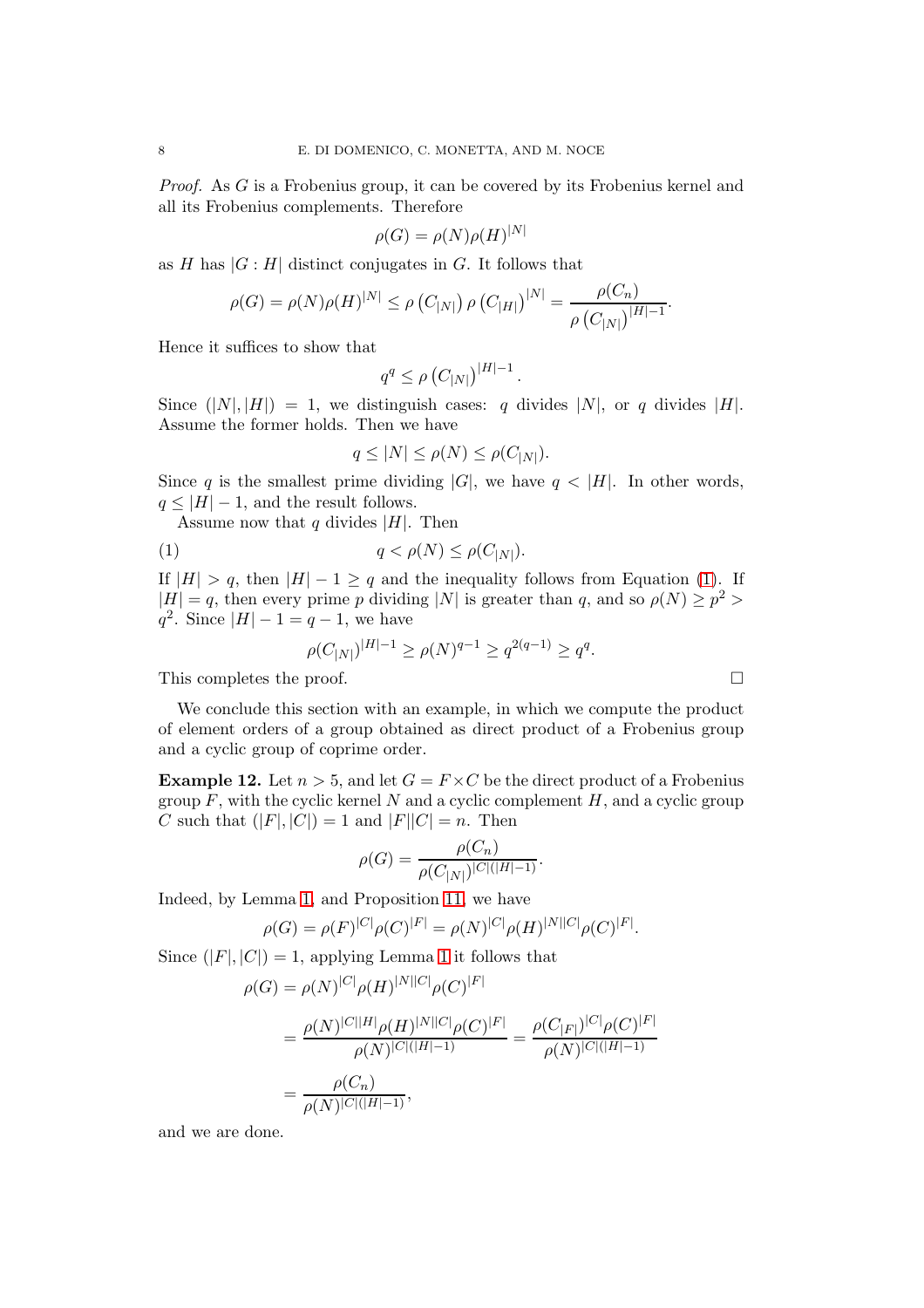UPPER BOUNDS FOR THE PRODUCT OF ELEMENT ORDERS OF FINITE GROUPS 9

**Acknowledgments.** The authors are grateful to professors G. A. Fernández-Alcober, P. Longobardi, and M. Maj for interesting conversations.

# **REFERENCES**

- <span id="page-8-8"></span>[1] H. Amiri, S.M. Jafarian Amiri, Sum of element orders on finite groups of the same order, J. Algebra Appl. 10 (2011), pp. 187–190.
- <span id="page-8-7"></span>[2] H. Amiri, S. M. Jafarian Amiri, I. M. Isaacs, Sums of element orders in finite groups, Comm. Algebra 37 (2009), pp. 2978–2980.
- <span id="page-8-17"></span>[3] M. B. Azad, B. Khosravi, Properties of finite groups determined by the product of their element orders, Bulletin of the Australian Mathematical Society, 103(1) (2021), pp. 88–95.
- <span id="page-8-14"></span>[4] M. B. Azad, B. Khosravi, *Recognition by the product element orders*, Bull. Malays. Math. Sci. Soc. 43 (2020), 1183–1193.
- <span id="page-8-3"></span>[5] R. Bastos, C. Monetta, Coprime commutators in finite groups, Comm. Algebra 47(10) (2019), pp. 4137–4147.
- [6] R. Bastos, C. Monetta, P. Shumyatsky, A criterion for metanilpotency of a finite group, J. Group Theory 21(4) (2018), pp. 713–718.
- <span id="page-8-4"></span>[7] R. Bastos, P. Shumyatsky, A sufficient condition for nilpotency of the commutator subgroup, Siberian Math. J. 57 (2016), pp. 762–763.
- <span id="page-8-0"></span>[8] R. Brandl, S. Wujie, *The characterization of*  $PSL(2,q)$  *by its element orders*, J. Algebra 163(1) (1994), pp. 109–114.
- <span id="page-8-15"></span>[9] M. Garonzi, M. Patassini, Inequalities detecting structural properties of a finite group, Comm. Algebra 45 (2016), pp. 677–687.
- <span id="page-8-11"></span>[10] M. Herzog, P. Longobardi, M. Maj, The second maximal groups with respect to the sum of elements orders, J. Pure Appl. Algebra  $218(3)$  (2014), pp. 531–539.
- <span id="page-8-10"></span>[11] M. Herzog, P. Longobardi, M. Maj, An exact upper bound for sums of elements order in non-cyclic finite groups, J. Pure Appl. Algebra  $222$  (2018), pp. 1628–1642.
- <span id="page-8-2"></span>[12] M. Herzog, P. Longobardi, M. Maj, Properties of finite and periodic groups determined by their elements orders (a survey), Group Theory and Computation, Indian Statistical Institute Series (2018), pp. 59–90.
- <span id="page-8-12"></span>[13] M. Herzog, P. Longobardi, M. Maj, Two criteria for solvability of finite groups, J. Algebra 511 (2018), pp. 215–226.
- <span id="page-8-13"></span>[14] M. Herzog, P. Longobardi, M. Maj, Sums of element orders in groups of order 2m with m odd, Comm. Algebra **47(5)** (2019), pp. 2035–2048.
- <span id="page-8-6"></span>[15] M. Herzog, P. Longobardi, M. Maj, New criteria for solvability, nilpotency and other properties of finite groups in terms of the order elements or subgroups, Int. J. Group Theory, doi:10.22108/IJGT.2022.131888.1766.
- <span id="page-8-9"></span>[16] S.M. Jafarian Amiri, Second maximum sum of element orders on finite nilpotent groups, Comm. Algebra 41 (2013), pp. 2055–2059.
- <span id="page-8-5"></span>[17] C. Monetta, A. Tortora, A nilpotency criterion for some verbal subgroups, Bull. Austral. Math. Soc. **100(2)** (2019), pp. 281-289.
- <span id="page-8-18"></span>[18] D. J. S. Robinson, A Course in the Theory of Groups, 2nd Edition, Springer–Verlag, 1995.
- <span id="page-8-1"></span>[19] I. N. Sanov, Solution of Burnside's problem for exponent 4, (Russian) Leningrad Uchen. Zap. Leningrad State Univ. Ser. Mat. 10 (1940), pp. 166–170.
- <span id="page-8-16"></span> $[20]$  M. Tărnăuceanu, A note on the product of element orders of finite abelian groups, Bull. Malays. Math. Sci. Soc. (2) 36 (2013), pp. 1123–1126.